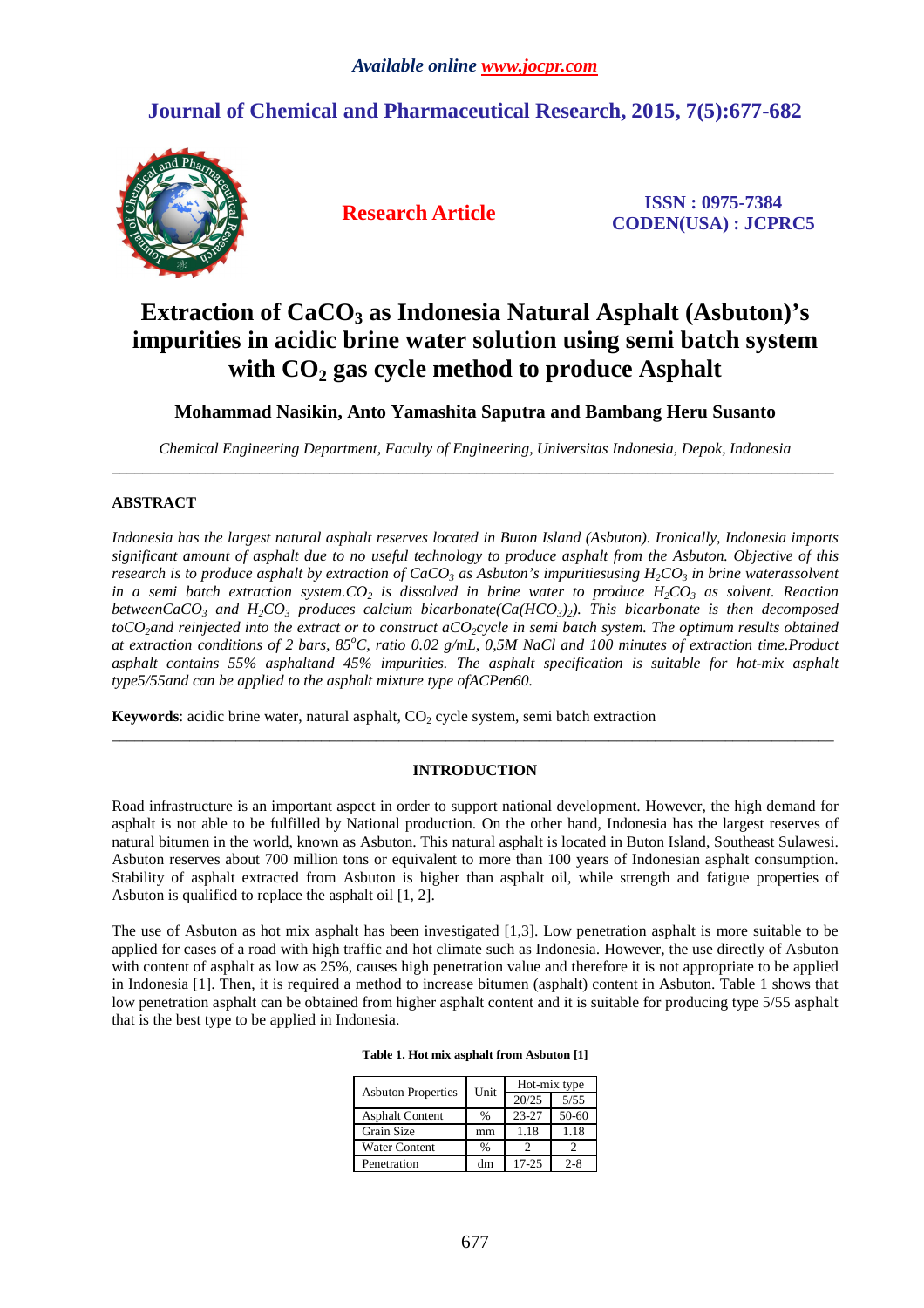Extraction of asphalt itself or Asbuton's impurities is the proper method to increase asphalt content. Development of the asphalt extraction had been carried out through a variety of organic and inorganic solvents, such as kerosene, hexane, TCE and n-propyl bromide [3]. However, these extraction methods are only able to obtain small quantity of asphalt and required large energy in the separation process.

*\_\_\_\_\_\_\_\_\_\_\_\_\_\_\_\_\_\_\_\_\_\_\_\_\_\_\_\_\_\_\_\_\_\_\_\_\_\_\_\_\_\_\_\_\_\_\_\_\_\_\_\_\_\_\_\_\_\_\_\_\_\_\_\_\_\_\_\_\_\_\_\_\_\_\_\_\_\_*

Impurities of Asbuton are dominated by  $CaCO<sub>3</sub>[1]$ . High content of  $CaCO<sub>3</sub>$  will decrease viscosity and deformation resistance of Asbuton [2], therefore extraction of  $CaCO<sub>3</sub>$  can be an alternative to obtain higher quality of Asbuton.  $CaCO<sub>3</sub> covers the asphalt and causes difficulty on the mobilization of asphalt out of the rock [3].  $CaCO<sub>3</sub> solids can$$ be dissolved in HCl, acetic acid and formic acid [3]. However, the high cost of the solvent, the difficulty of controlling waste, and the difficulty of regenerating of the solvent causes this process less economical.

Carbonic acid has relatively low solubility coefficient, but this acid is easily to be made as absorption-desorption cycle in water. H<sub>2</sub>O-CO<sub>2</sub> solution dissolve CaCO<sub>3</sub> and the presence of NaCl in this solution accelerate the dissolution of carbonate solids. However, the salt ions in solution would decrease the solubility of  $CO<sub>2</sub>$  so it must be considered [4,5,6].

Asphalt production from Asbuton through extraction  $CaCO<sub>3</sub>$  using  $H<sub>2</sub>CO<sub>3</sub>$  in acidic brine water solution has been carried out in sonicated batch system [7]. However, the system require a continuously flow injection of  $CO<sub>2</sub>$  and need higher energy to generate ultrasonic wave during the process.

Dissolution of CaCO<sub>3</sub> in H<sub>2</sub>CO<sub>3</sub> solution formed calcium bicarbonate solution (Ca(HCO<sub>3</sub>)<sub>2</sub>). This bicarbonate is easily decomposed by heating to produce  $CO<sub>2</sub>$ , CaCO<sub>3</sub>, and water.  $CO<sub>2</sub>$  formed can be recycled to the extractor to reduce required  $CO<sub>2</sub>$  in the extraction.

In this research, acidic brine water is made by recycled dissolving  $CO_2$  in NaCl solution to be used to extract CaCO<sub>3</sub> on Asbuton in a semi batch extractor. Asphalt obtained will be floating on solution, while the  $CaCO<sub>3</sub>$  is produced in evaporator as decomposition product of calcium bicarbonate  $(Ca(HCO<sub>3</sub>)<sub>2</sub>)$ . Make-up of  $CO<sub>2</sub>$  is needed to keep the pressure constant. Variables conducted are pressure, extraction temperature, ratio of Asbuton-solvent, and extraction time. Purity of Asbuton is tested by FTIR and asphalt density.

# **EXPERIMENTAL SECTION**

Materials

Materials used in this experiment were Asbuton, NaCl, CO<sub>2</sub>, and distilled water. Sample Asbuton was provided from Lawele, Buton Island, Southeast Sulawesi, Indonesia. Sample was crushed and screened to 2 mm of diameter. Composition of Asbuton and asphalt as extraction product were analyzed by SNI 03-3640-1994 and ASTM C25-06. NaCl used is as technical grade.  $CO<sub>2</sub>$  is supplied from Trigas with 87% purity.

Experimental Procedure

Schematic diagram of equipment used is shown in Fig. 1. Solution of 0.5 M NaCl 600 mL is inserted into the evaporator, then  $CO<sub>2</sub>$  is also injected to assist bubbling process. Temperature of evaporator is set at 110 $^{\circ}$ C. The injection of  $CO<sub>2</sub>$  is role as  $CO<sub>2</sub>$  make-up.

12 grams Asbuton and 100 mL 0.5 M NaCl is inserted into the extractor and stirring at 300 rpm. Pressure of the extractor is set to 2 bar. After temperature of solution in extractor was approaching the extraction temperature,  $CO<sub>2</sub>$ gas and NaCl solution from evaporator is flowed into the extractor to conduct a semi batch extraction system. Extraction was conducted for a defined extraction time

After the extraction process, asphalt was separated from the solution and rinsed with the distilled water. Furthermore, the asphalt was heated at  $200^{\circ}$ C for 20 minutes and weighed to determine the amount of dissolved CaCO3. Purity of the asphalt product was tested by its density. FTIR analysis will be used to identify the presence of the remaining  $CaCO<sub>3</sub>$ , in the Asbuton.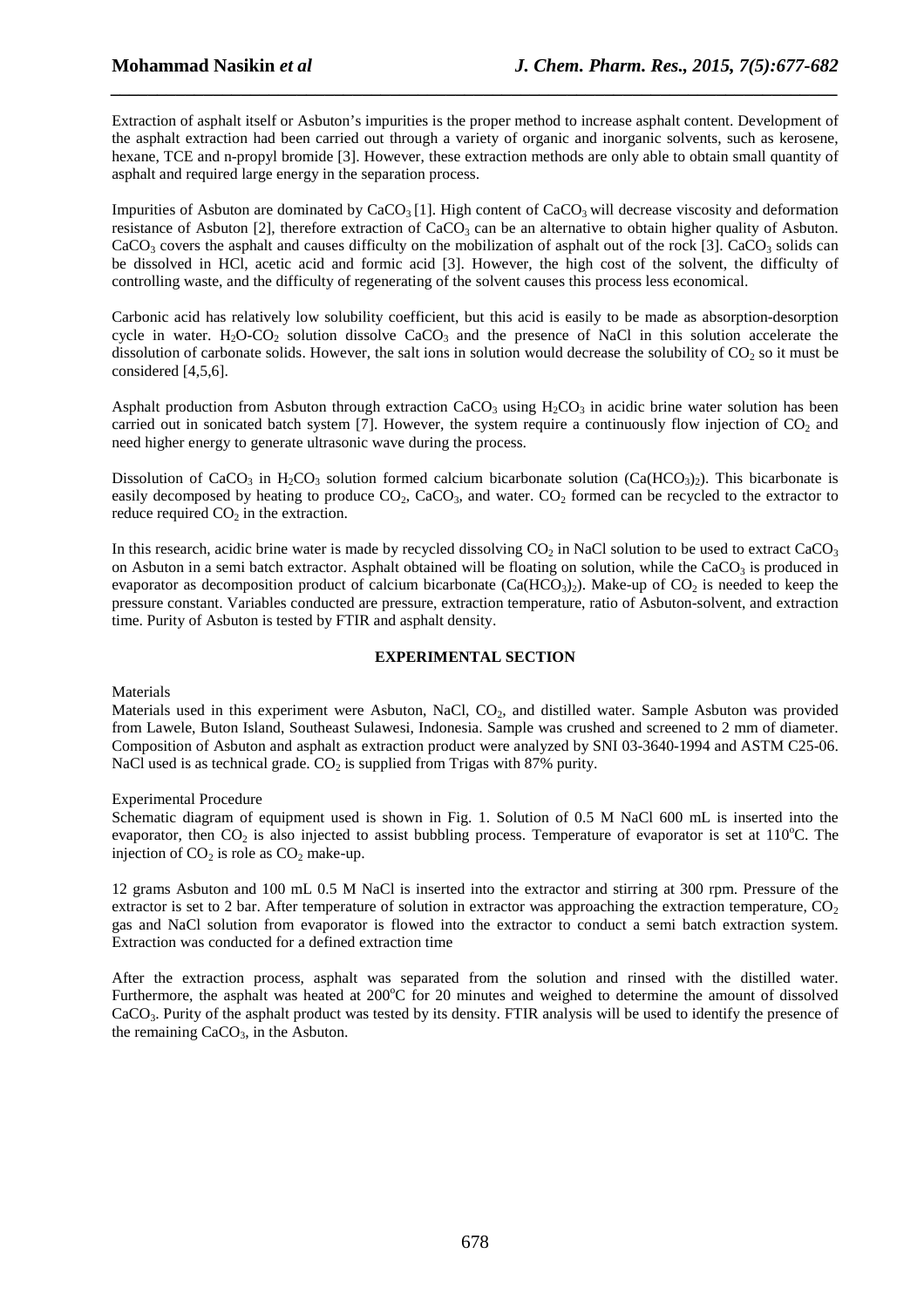

*\_\_\_\_\_\_\_\_\_\_\_\_\_\_\_\_\_\_\_\_\_\_\_\_\_\_\_\_\_\_\_\_\_\_\_\_\_\_\_\_\_\_\_\_\_\_\_\_\_\_\_\_\_\_\_\_\_\_\_\_\_\_\_\_\_\_\_\_\_\_\_\_\_\_\_\_\_\_*

**Fig 1. Schematic diagram of experimental apparatus** 

## **RESULTS AND DISCUSSION**

Application of  $CO<sub>2</sub>$  cycled on semi-batch system extraction.

Semi-batch extraction was carried out at temperature of  $80^{\circ}$ C and  $85^{\circ}$ C. As comparison, the previous result in batch system at 3 atm is also displayed.

As shown in Fig.2, higher dissolved  $CaCO<sub>3</sub>$  for batch system as compared to semi batch system was due to higher operating pressure and continue supply of  $CO_2$ . While lower of CaCO<sub>3</sub> dissolved at 80<sup>o</sup>C as compared to at 85<sup>o</sup>C in semibatch system was caused by limitation of dissolve rate of CaCO<sub>3</sub>.

From Fig 2, the optimum extraction time is 100 minutes at  $85^{\circ}$ C. Above 100 minutes, the dissolve of CaCO<sub>3</sub> reduced. This was caused by reduction of surface contact between  $CaCO<sub>3</sub>$  and acid solution. The similar phenomenon was also reported by Nierode et.al.[8] and Morse et.al.[9] that surface contact in asphalt extraction is reduced due to agglomeration happen due to asphalt surface properties.



**Fig 2.Percentage of CaCO3 dissolved on CO2 cycled semi batch extraction system**  *(▲batch 3 atm,85<sup>o</sup>C; ● semibatch 2 atm,85<sup>o</sup>C ■; semibatch 2 atm,80<sup>o</sup>C)*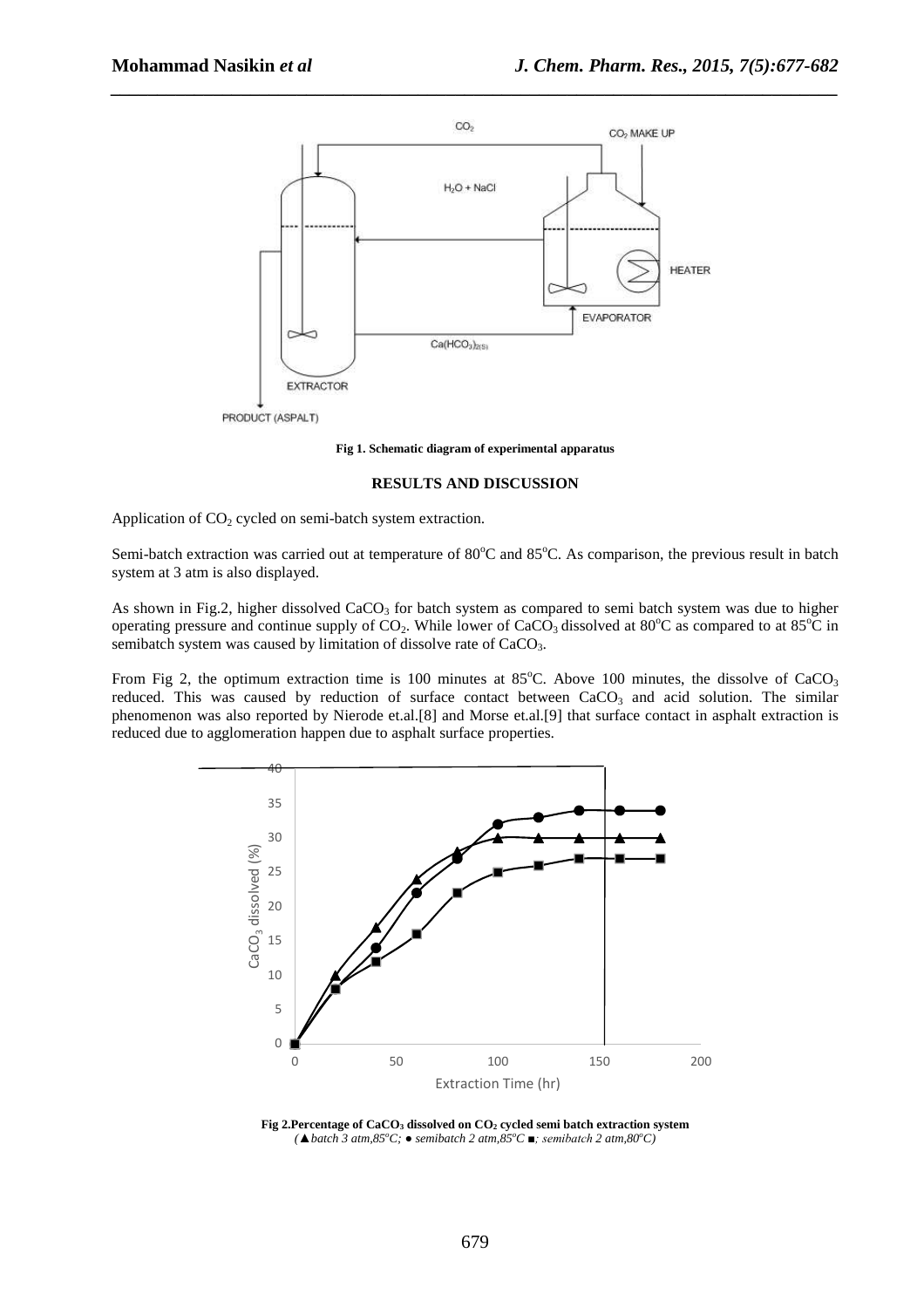Make-up of  $CO<sub>2</sub>$  on the semi batch system can be seen in Fig 3. For comparison, data from previous work in batch system is also displayed [7]. Fig 3 shows that make-up of  $CO<sub>2</sub>$  increases with the time. At 100 minutes, make-up of  $CO<sub>2</sub>$  on the batch system 54 times larger than the semi-batch system. It is proved that the semi-batch system can reduce the high of CO2 requirements due to CO2 supply from decomposition of calcium bicarbonate in the evaporator.

*\_\_\_\_\_\_\_\_\_\_\_\_\_\_\_\_\_\_\_\_\_\_\_\_\_\_\_\_\_\_\_\_\_\_\_\_\_\_\_\_\_\_\_\_\_\_\_\_\_\_\_\_\_\_\_\_\_\_\_\_\_\_\_\_\_\_\_\_\_\_\_\_\_\_\_\_\_\_*

In addition, make-up of  $CO<sub>2</sub>$  on the semi-batch system is close to stoichiometric required. This indicate that semibatch system promotes the reaction in the extraction close to the ideal condition and the recycled  $CO<sub>2</sub>$  give significantly contribution to provide  $CO<sub>2</sub>$ . However, the ideal reaction condition is reached at extraction time lower than 100 minutes, otherwise the make-up of  $CO<sub>2</sub>$  increase significantly.



*(● batch 3 bar,85<sup>o</sup>C; ▲ semibatch 2 bar, 85<sup>o</sup>C; ■ stoichiometric)* 

# Effect of Solid/Liquid Ratio

Extraction was performed in various solid-liquid ratio in the range of 0.015 to 0.04 g/mL. Fig 4 shows that increasing solid-liquid reduces the amount of dissolved solids. The high ratio of solid/liquid means more asphalt and inert solid in acidic brine water including carbonate solids. If the amount of solvent only capable to dissolve a certain amount of solids, then increasing solid-liquid ratio in constant volume will decrease the percentage of dissolved solids.

Fig 4 shows that the optimum ratio is obtained at 0.02 g/mL. The dissolved CaCO<sub>3</sub> reduced at ratio below 0.02 g/mL. This is caused by the reduction of stirring performance that affect to the homogeneous property of the solution. Prokovsky et.al reported that dissolution of  $CaCO<sub>3</sub>$  in brine water is very affected by degree of homogeneity of the solution [10]. Liu et.al [11] was also reported that concentration and degree of homogeneity of  $CO<sub>2</sub>$  in the solution is very affected by diffusion that depend on the stirring performance.



**Fig.4***.***The effect of solid-solvent ratio in Asbuton extraction**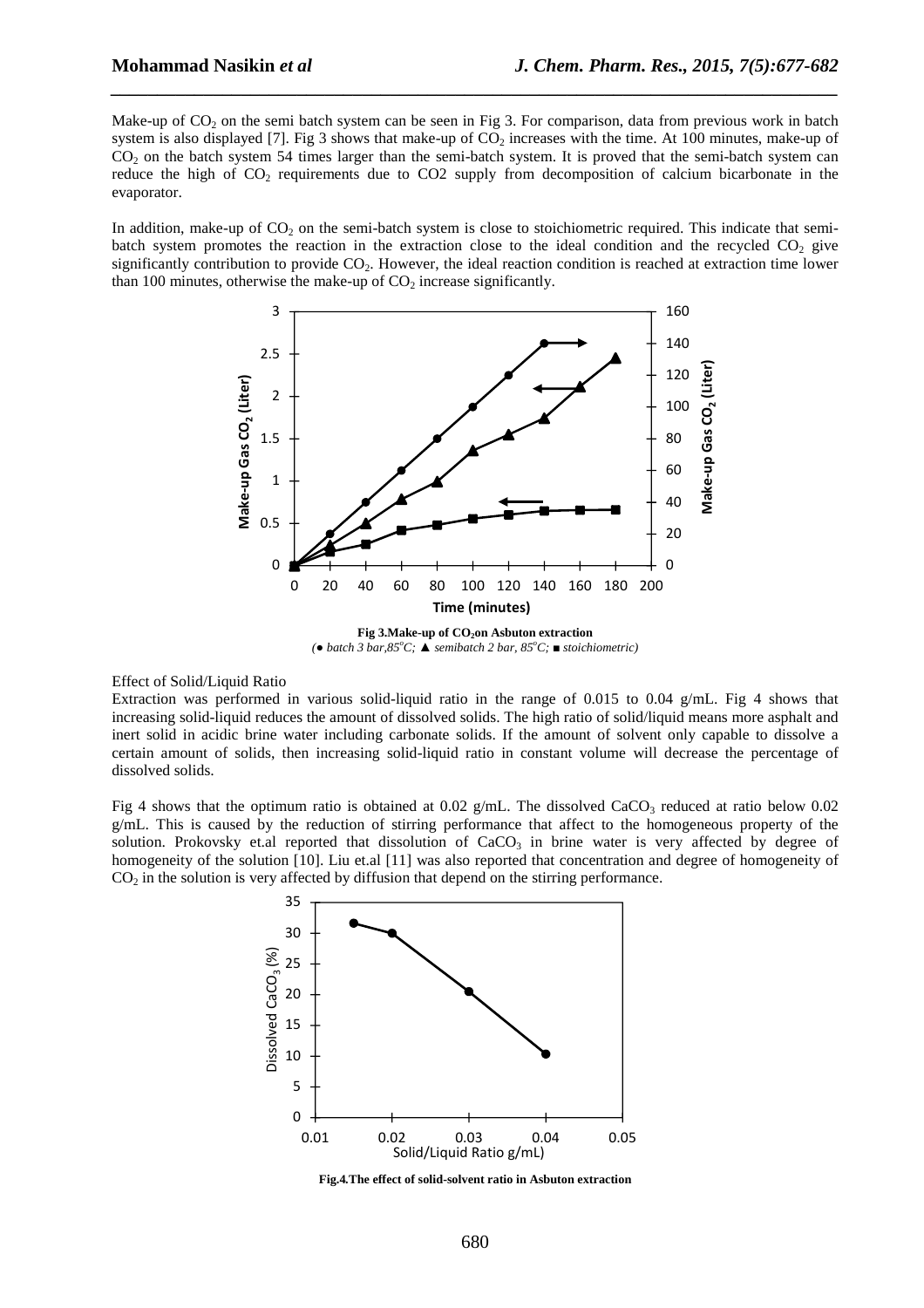# Density Testing

Asphalt is a hydrocarbon compounds. Minerals in Asbuton cause its density reached 1.56 g/mL. Table 2 shows that density of asphalt from extraction product is lower than density of the origin Asbuton. The reduction of density indicated that carbonate solidswere partially dissolved in acidic brine water. Calculation by comparing density of the origin Asbuton and produced asphalt results that the product asphalt contains 55% asphalt and 45% impurities with mainly  $CaCO<sub>3</sub>$ .

*\_\_\_\_\_\_\_\_\_\_\_\_\_\_\_\_\_\_\_\_\_\_\_\_\_\_\_\_\_\_\_\_\_\_\_\_\_\_\_\_\_\_\_\_\_\_\_\_\_\_\_\_\_\_\_\_\_\_\_\_\_\_\_\_\_\_\_\_\_\_\_\_\_\_\_\_\_\_*

| No | Type of Asphalt                     | Density $(g/mL)$ |
|----|-------------------------------------|------------------|
|    | Asbuton                             | 1.56             |
|    | Asphalt from crude oil              | 1.03             |
|    | Asphalt (produced in this research) | 1.30             |

**Table 2. Density of Asphalts** 

#### FTIR Analysis

FTIR analysis is performed forasphalt from extraction product to identify components of asphalt.For comparison, FTIR spectra of original Asbuton shows spectrum with wavenumber range of 500-4000 cm<sup>-1</sup> with strong absorbance at wavenumber of  $2924 \text{ cm}^{-1}$ ,  $2855 \text{ cm}^{-1}$ ,  $1458 \text{ cm}^{-1}$ ,  $1033 \text{ cm}^{-1}$ ,  $874 \text{ cm}^{-1}$ ,  $711 \text{ cm}^{-1}$ , and  $515 \text{ cm}^{-1}$ . The absorbance for the -CH<sub>3</sub> group at about 2924 cm<sup>-1</sup> is common in asphalt component. This is due to -CH<sub>3</sub> substituents on aromatics rings in asphalt. Asphalt also shows the absorbances at around 2855 cm<sup>-1</sup>, 1601 cm<sup>-1</sup>, and 1376 cm<sup>-1</sup>that can be attributed to C-H stretching in -CH<sub>3</sub>, C=C stretching, C-H deformation in -CH<sub>2</sub> and -CH<sub>3</sub>, respectively.

Strong absorbance at around  $1458 \text{ cm}^{-1}$  shows the characteristics of calcium carbonate and magnesium carbonate. These absorbances shows the C-O bond in the  $CO_3^{-2}$  as a characteristic of carbonate solid compound. Similarly, the absorbances in the region around 874 cm<sup>-1</sup> and 712 cm<sup>-1</sup> indicate the presence of that compound  $[12]$ .



#### **Fig. 5. FTIR of Product Asphalt**

FTIR for asphalt product in the range of 500-4000  $cm^{-1}$  is shown in Fig5. Fig 5 shows that the strong absorbances can be seen at wavenumber of 3400 cm<sup>-1</sup>, 2988 cm<sup>-1</sup>, 2833 cm<sup>-1</sup>, 1600 cm<sup>-1</sup>, 1487 cm<sup>-1</sup>, 1200 cm<sup>-1</sup>, 1035 cm<sup>-1</sup>, 874  $\text{cm}^{-1}$ , 711 cm<sup>-1</sup>, and 500 cm<sup>-1</sup>. In Fig 6, absorbance at the region of 3600 cm<sup>-1</sup> indicated the presence of hydroxyl group (O-H) and N-H groups. Absorbance at about 2988 cm<sup>-1</sup> shows the aliphatic groups of C-H bond in-CH<sub>3</sub> groups that are commonly exhibited by asphalt components. While the absorbances around 2833 cm<sup>-1</sup>, 1600 cm<sup>-1</sup>, and 1200 cm<sup>-1</sup> can be attributed to C-H stretching in -CH<sub>3</sub>, C=C stretching, C-H deformation in -CH<sub>2</sub> and -CH<sub>3</sub>, sulphur and nitrogen compounds in the asphalt.

The absence of large peak at  $1487 \text{ cm}^{-1}$ , indicated that carbonate solids content in asphalt product was reduced after extraction using acidic brine water. In additional, absorbances in the wavenumber of  $711 \text{ cm}^{-1}$  and  $874 \text{ cm}^{-1}$  as shown also supports the reduction of carbonate solids content in asphalt product. Thus, it can be concluded that extraction process in this research is dissolved carbonate solids partially.

## Usage

Asphalt that commonly used in Indonesia isasphalt with type AC Pen 60. Proportion Asbuton for various types of asphalt and the estimated content for each type of fluxing can be seen in Table 2. Table 2 shows that by using Asbuton type 5/55 or 5% Asbuton which contains 55% asphalt in 100% mixture, the use of Asbuton increases the asphalt quality shown by the lower penetration value. In addition, low  $CaCO<sub>3</sub>$  content in asphalt product improve the